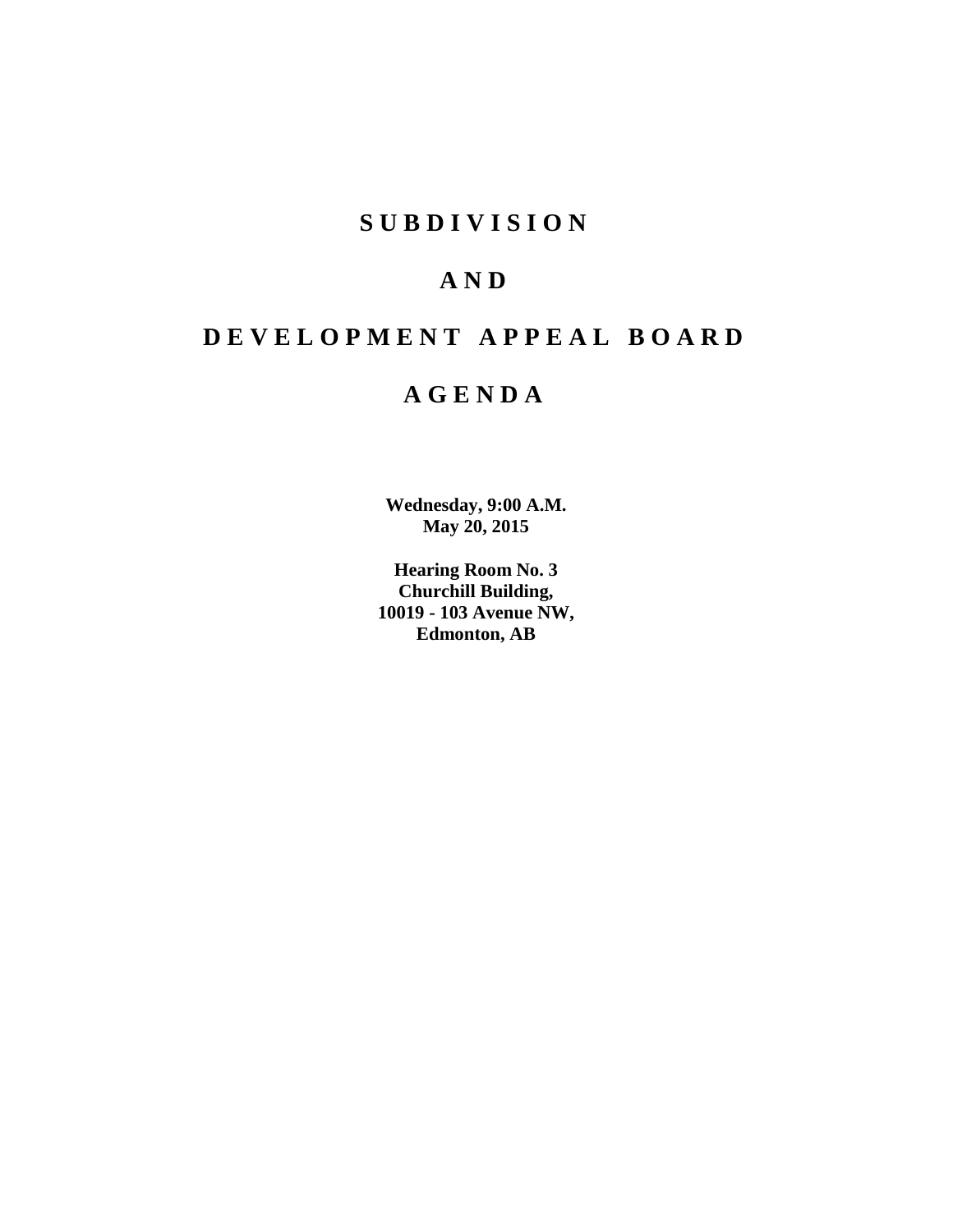## **SUBDIVISION AND DEVELOPMENT APPEAL BOARD HEARING ROOM NO. 3**

|                                      | 9:00 A.M. | SDAB-S-15-004   | Create 31 Single Detached Residential Lots, 46<br>Semi-detached Residential Lots and 30 Row<br><b>Housing Lots</b> |  |
|--------------------------------------|-----------|-----------------|--------------------------------------------------------------------------------------------------------------------|--|
|                                      |           |                 | 12710 - 41 Avenue SW, 3304 - 127 Street SW<br>Project No.: 159253875-001                                           |  |
| LUNCH BREAK: 12:00 P.M. TO 1:00 P.M. |           |                 |                                                                                                                    |  |
| П                                    | 1:00 P.M. | $SDAB-D-15-096$ | Comply with an Order to cease any construction on<br>the land                                                      |  |
|                                      |           |                 | 70 - Sylvancroft Lane NW                                                                                           |  |
|                                      |           |                 | Project No.: 154924225-001                                                                                         |  |
|                                      |           |                 |                                                                                                                    |  |
|                                      |           |                 |                                                                                                                    |  |

*NOTE: Unless otherwise stated, all references to "Section numbers" in this Agenda refer to the authority under the Edmonton Zoning Bylaw 12800.*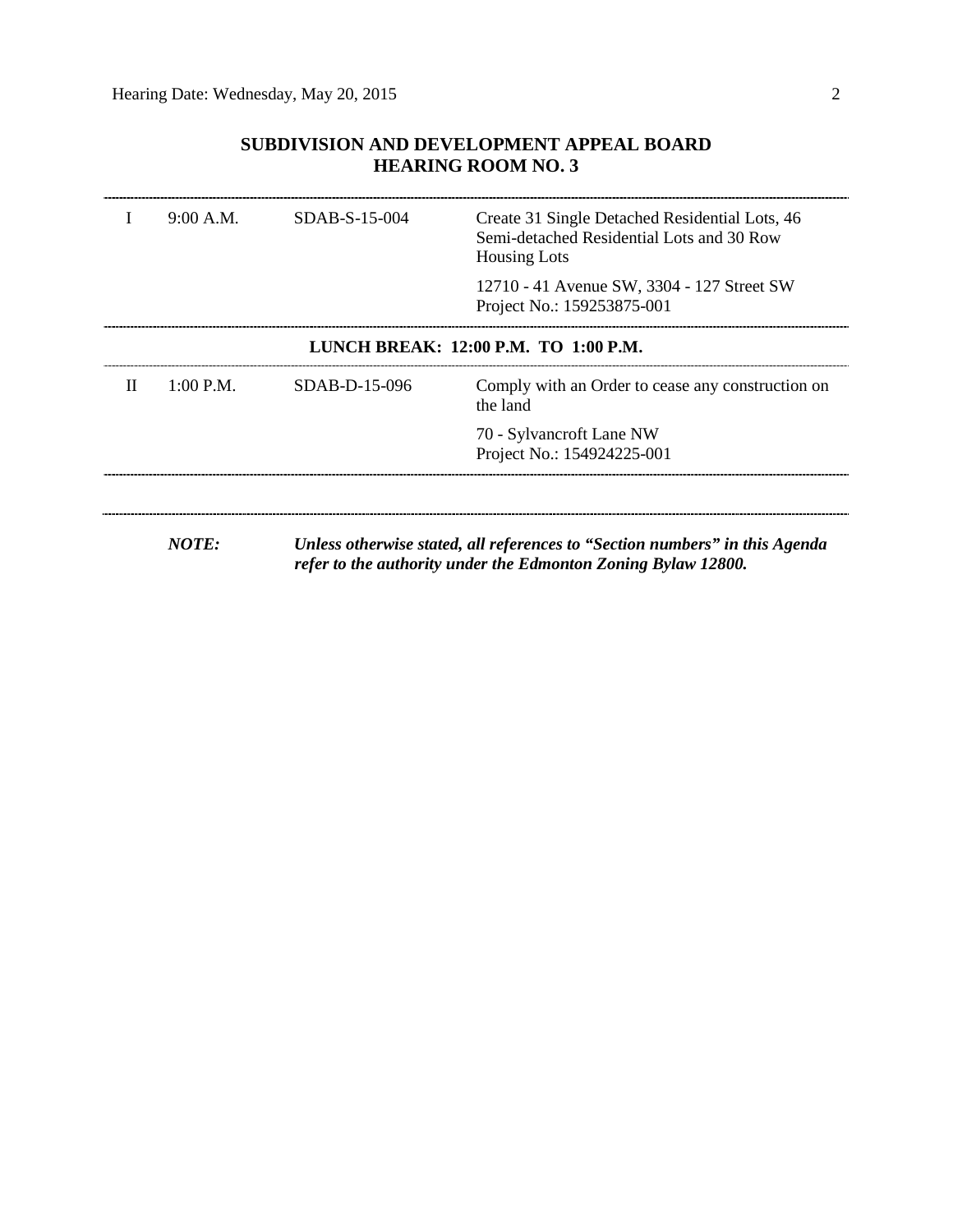| <b>ITEM I: 9:00 A.M.</b>                                | FILE: SDAB-S-15-004                                                                                         |  |  |  |  |
|---------------------------------------------------------|-------------------------------------------------------------------------------------------------------------|--|--|--|--|
|                                                         | AN APPEAL FROM THE DECISION OF THE SUBIVISION AUTHORITY                                                     |  |  |  |  |
| <b>APPELLANT:</b>                                       |                                                                                                             |  |  |  |  |
| <b>APPLICATION NO.:</b>                                 | 159253875-001                                                                                               |  |  |  |  |
| <b>APPLICATION TO:</b>                                  | Create 31 Single Detached Residential<br>Lots, 46 Semi-detached Residential Lots<br>and 30 Row Housing Lots |  |  |  |  |
| <b>DECISION OF THE</b><br><b>SUBDIVISION AUTHORITY:</b> | Approved with conditions                                                                                    |  |  |  |  |
| <b>DECISION DATE:</b>                                   | April 2, 2015                                                                                               |  |  |  |  |
| <b>DATE OF APPEAL:</b>                                  | April 9, 2015                                                                                               |  |  |  |  |
| <b>MUNICIPAL DESCRIPTION</b><br>OF SUBJECT PROPERTY:    | 12710 - 41 Avenue SW, 3304 - 127 Street<br><b>SW</b>                                                        |  |  |  |  |
| <b>LEGAL DESCRIPTION:</b>                               | Plan 9824939 Lot 1, SE-13-51-25-4                                                                           |  |  |  |  |
| $ZONE(S)$ :                                             | RF5 Row Housing Zone<br>RMD Residential Mixed Dwelling Zone<br><b>AG Agricultural Zone</b>                  |  |  |  |  |
| <b>OVERLAY:</b>                                         | N/A                                                                                                         |  |  |  |  |
| <b>STATUTORY PLAN:</b>                                  | Desrochers Neighbourhood Area Structure<br>Plan                                                             |  |  |  |  |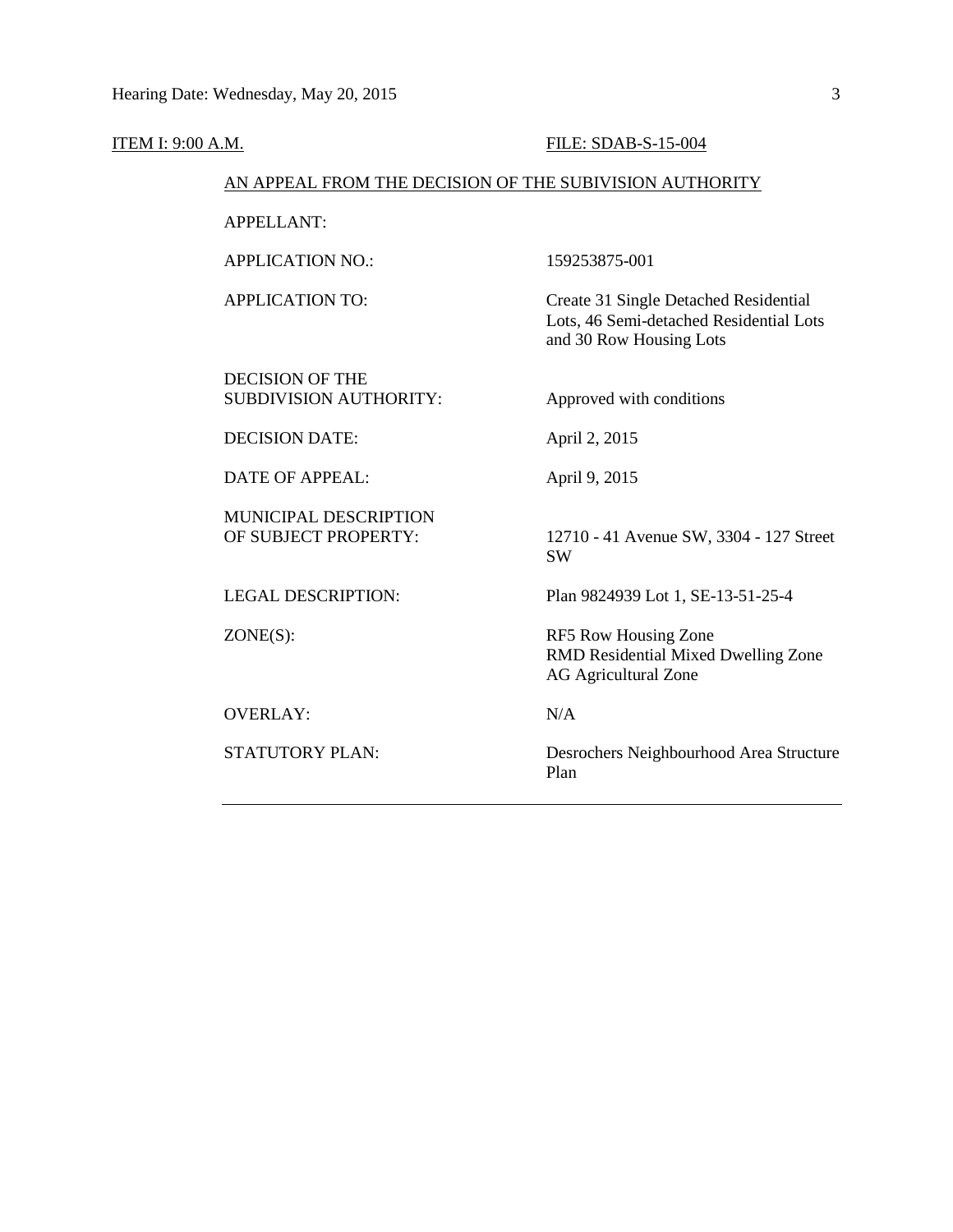#### SUMMARY

- **I The Subdivision by Plan is APPROVED on April 2, 2015, subject to the following conditions:**
	- 1. that the owner provide money in place of Municipal Reserve, in the amount of \$275,096.25 representing 0.405 ha pursuant to Section 666 and Section 667 of the Municipal Government Act;
	- 2. that the owner enter into a Servicing Agreement with the City of Edmonton pursuant to Section 655 of the Municipal Government Act;
	- 3. that the owner prepare the necessary plans and documentation to grant new or carry forward existing easements and restrictive covenants in favour of the City of Edmonton, EPCOR DistribUtion & Transmission Inc., and EPCOR Water Services Inc., as required by the aforementioned agencies or shown on the engineering drawings that are deemed to be part of the Servicing Agreement;
	- 4. that the owner dedicate a Public Utility lot to conform to an approved Concept Plan or to the satisfaction of Transportation Services for the future LRT line, as shown on the "Conditions of Approval" map, Enclosure I;
	- 5. that the owner dedicate road rights-of-way to conform to an approved Concept Plan or to the satisfaction of Transportation Services for James Mowatt Trail SW and 41 Avenue SW, as shown on the "Conditions of Approval" map, Enclosure I;
	- 6. that subject to Conditions I (4) and I (5), the owner clear and level the future LRT line Public Utility lot, James Mowatt Trail SW and 41 Avenue SW as required for Public Utility lot dedication and road rights-of-way;
	- 7. that the approved subdivision LDA14-0034 be registered prior to or concurrent with this application for the logical extensions of roadway connections and for essential water main feeds;
	- 8. that the owner register a noise attenuation berm restrictive covenant in favour of the City of Edmonton against the lots backing onto 41 Avenue SW and the future LRT Public Utility lot, to protect the integrity of the ben)", as shown on the "Conditions of Approval" map, Enclosure I; and
	- 9. that the owner pay all outstanding property taxes prior to the endorsement of the plan of survey.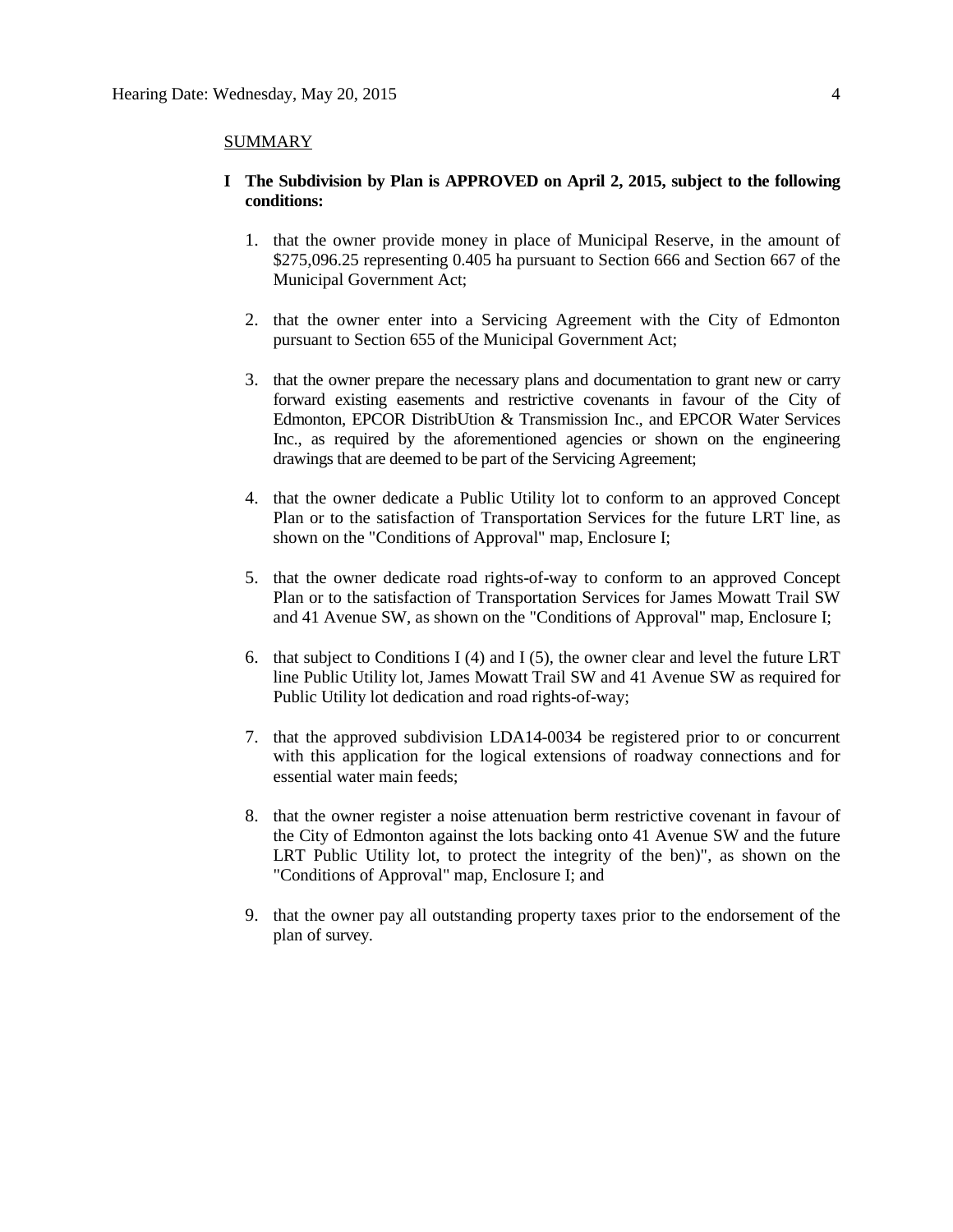### **II That the Servicing Agreement required in Clause I (2) contain, among other things, the following:**

- 1. that the owner pay all servicing costs, assessments, roadway modification costs (including but not limited to sidewalk, shared use path and/or transit infrastructure), construction costs and inspection costs required by this subdivision;
- 2. that the owner pay all costs specified in the Servicing Agreement prior to endorsement of the plan of survey;
- 3. that the owner pay the Drainage Assessments applicable to this subdivision;
- 4. that the owner pay the Arterial Roadway Assessments applicable to this subdivision;
- 5. that the owner submits an Erosion and Sediment Control (ESC) Plan specific for this development and for implementation during and after construction in accordance with the City of Edmonton ESC Guidelines and Field Manual;
- 6. that the owner submits detailed engineering drawings and technical studies in accordance with the City of Edmonton Design and Construction Standards and to the satisfaction of the City Departments and affected utility agencies;
- 7. that the engineering drawings include a 300 mm offsite water main connection, to the satisfaction of EPCOR Water Services Inc., as shown on the "Conditions of Approval" map, Enclosure I;
- 8. that the owner construct a 1.5 m concrete sidewalk with lighting, and bollards, within the walkways, to the satisfaction of Transportation Services, as shown on the "Conditions of Approval" map, Enclosure I;
- 9. that the owner construct a 1 m berm centered on property line and 1.8 m noise attenuation fence contained wholly within private property, as per the City of Edmonton Roadway Design Standards Drawing #5205 and in conformance with the submitted noise study, for all lots backing onto 41 Avenue SW and the future LRT Public Utility lot, to the satisfaction of Transportation Services, as shown on the "Conditions of Approval" map, Enclosure I;
- 10. that the owner construct all fences wholly on privately-owned lands, to the satisfaction of Transportation Services and Sustainable Development, as shown on the "Conditions of Approval" map, Enclosure I; and
- 11. that the owner is responsible for the landscape design and construction within the Public Utility lots, road islands, boulevards, medians and walkways, to the satisfaction of City Departments and affected utility agencies.

Enclosure I is a map of the subdivision identifying major conditions of this approval.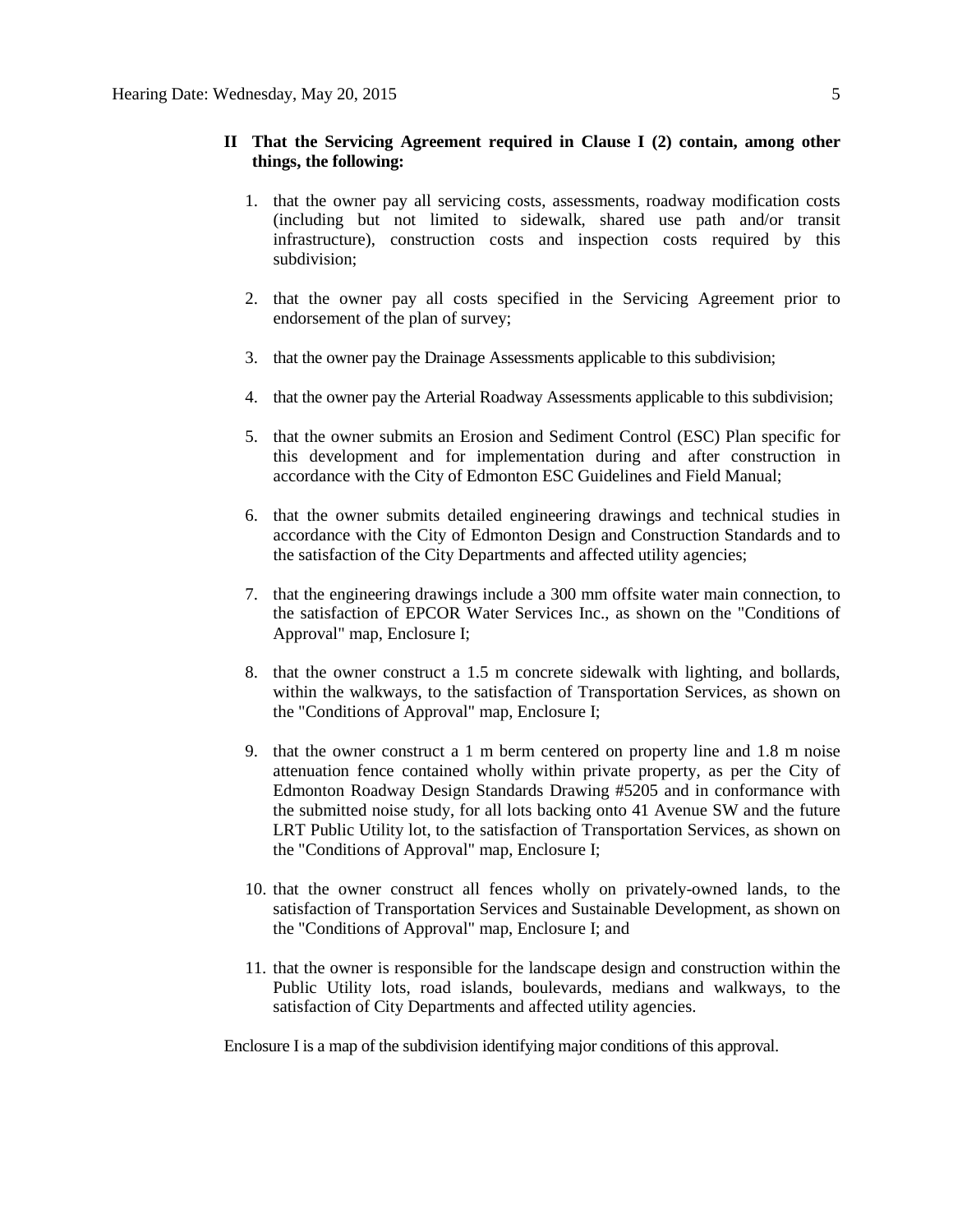The existing Deferred Reserve Caveat registered on the SE 13-51-25-W4M is to be carried forward on title. Lot 1, Plan 982 4939 will require money in place of Municipal Reserve representing 0.405 ha, however, it should be noted that the money in place will be reduced at the time of plan endorsement to account for arterial roadway dedication.

Please be advised that an appeal may be lodged in accordance to Section 678 of the Municipal Government Act with the Subdivision and Development Appeal Board, 10019 103 Avenue, Edmonton Alberta, T5J 0G9, within 14 days from the date of the receipt of this decision. The date of receipt of the decision is deemed to be five (5) days from the date the decision is mailed.

#### APPELLANT'S SUBMISSION

The appeal is limited to Conditions I.4 and I.6 regarding dedication of right of way for LRT purposes. The ground of appeal is that the Subdivision Authority has no jurisdiction to require dedication of land for LRT purposes. In any event, such a requirement in the circumstances of this case is both unfair and unreasonable.

#### SUBDIVISION AND DEVELOPMENT APPEAL BOARD OFFICER'S COMMENTS

The Subdivision and Development Appeal Board at a hearing on April 16, 2015 made and passed the following motion:

"that the appeal hearing be scheduled for MAY 20, 2015 at the written request of Legal Counsel for the Appellant and in agreement with City Departments."

The proposed titled area to be subdivided is within the Desrochers Neighbourhood Area Structure Plan, Bylaw 15552, as amended, approved by Council November 8, 2010.

This application was approved by the Subdivision Authority subject to conditions.

The Applicant is appealing the following Conditions of the Approval by the Subdivision Authority:

- I The Subdivision Plan is APPROVED on April 2, 2014, subject to the following conditions:
	- 4. that the owner dedicate a Public Utility lot to conform to an approved Concept Plan or to the satisfaction of Transportation Services for the future LRT line, as shown on the "Conditions of Approval" map, Enclosure I.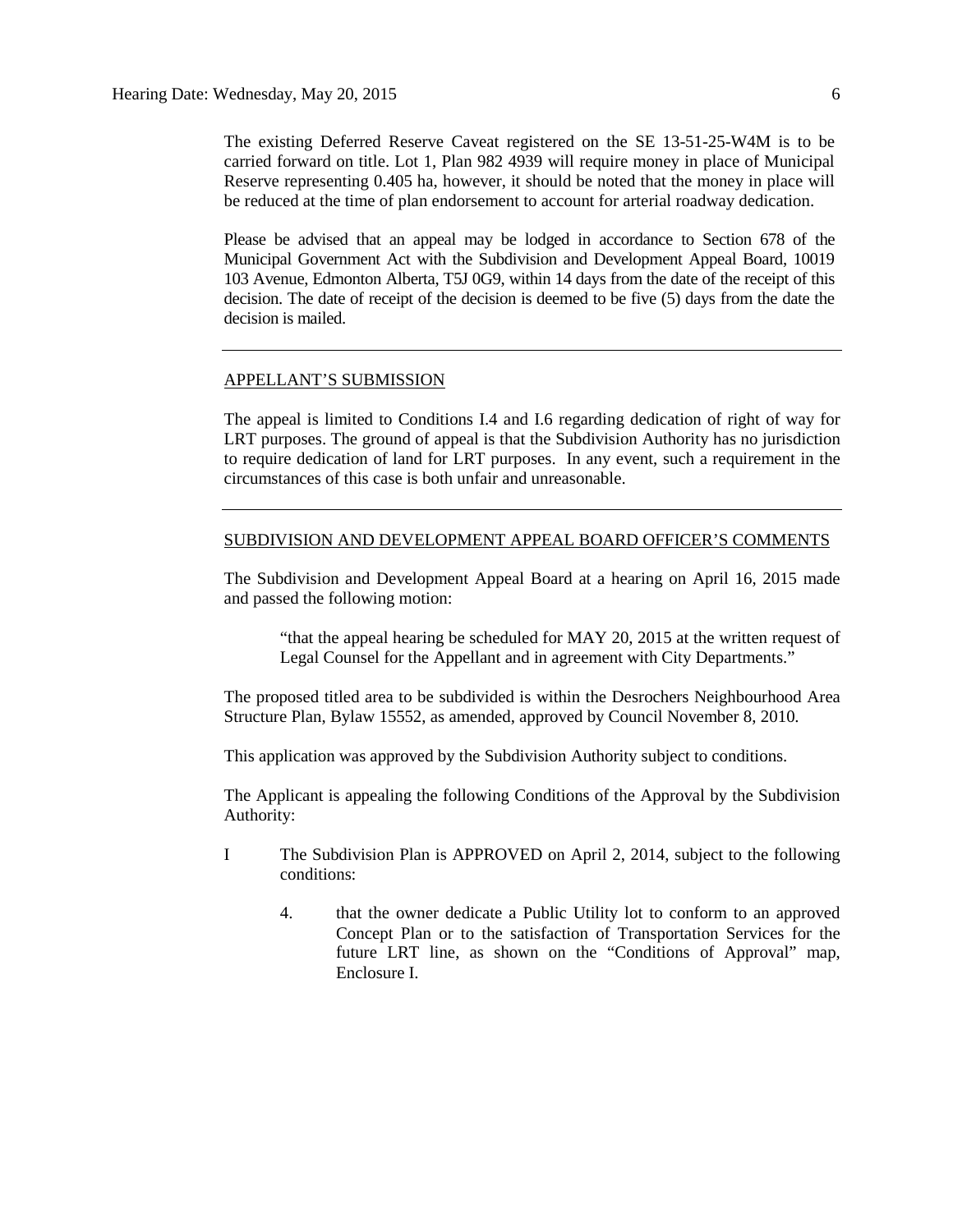6. that subject to Conditions I (4) and I (5), the owner clear and level the future LRT line Public Utility lot, James Mowatt Trail SW and 41 Avenue SW as required for Public Utility lot dedication and road rightsof-way.

### NOTICE TO APPLICANT/APPELLANT

Provincial legislation requires that the Subdivision and Development Appeal Board issue its official decision in writing within fifteen days of the conclusion of the hearing. Bylaw No. 11136 requires that a verbal announcement of the Board's decision shall be made at the conclusion of the hearing of an appeal, but the verbal decision is not final nor binding on the Board until the decision has been given in writing in accordance with the Municipal Government Act.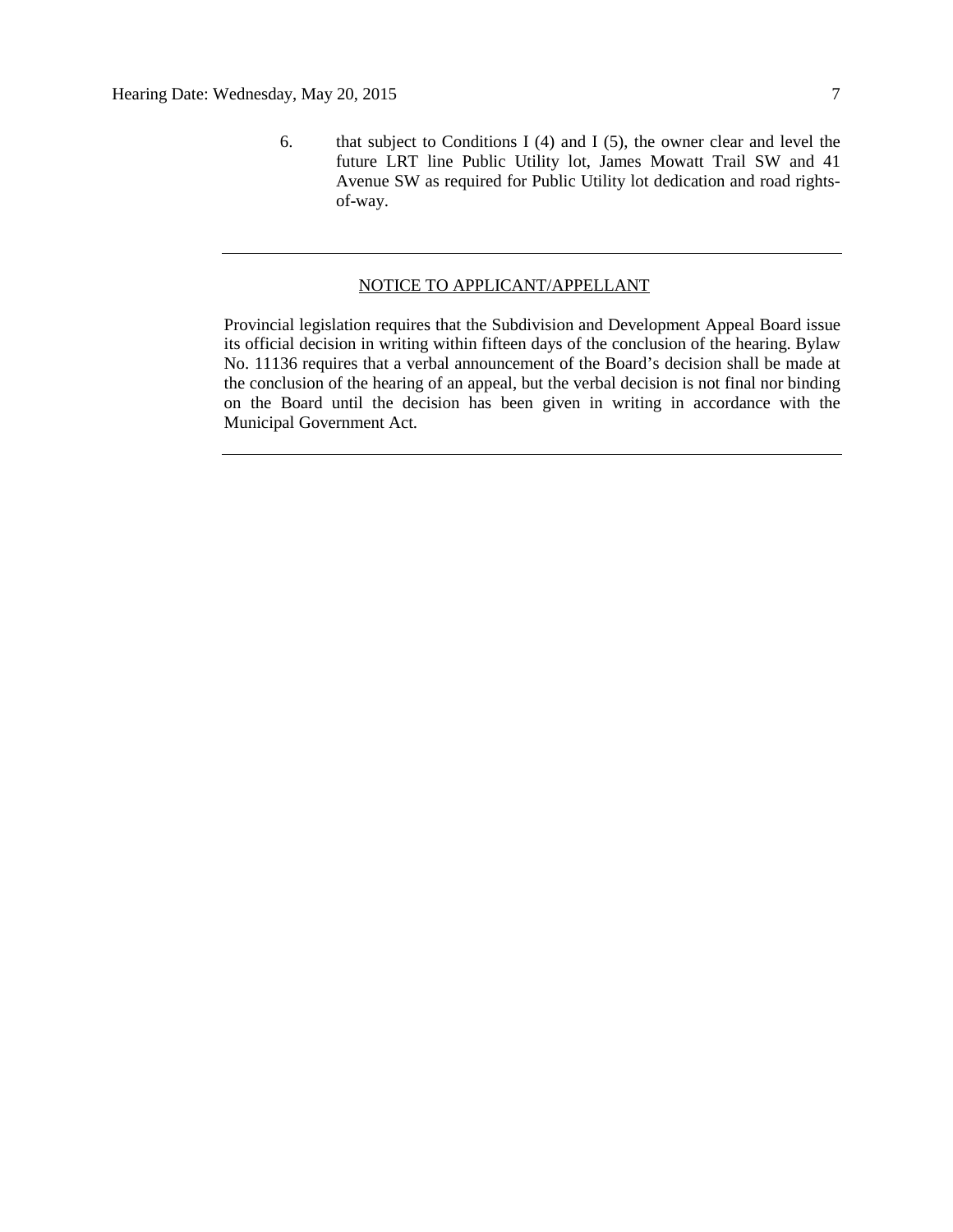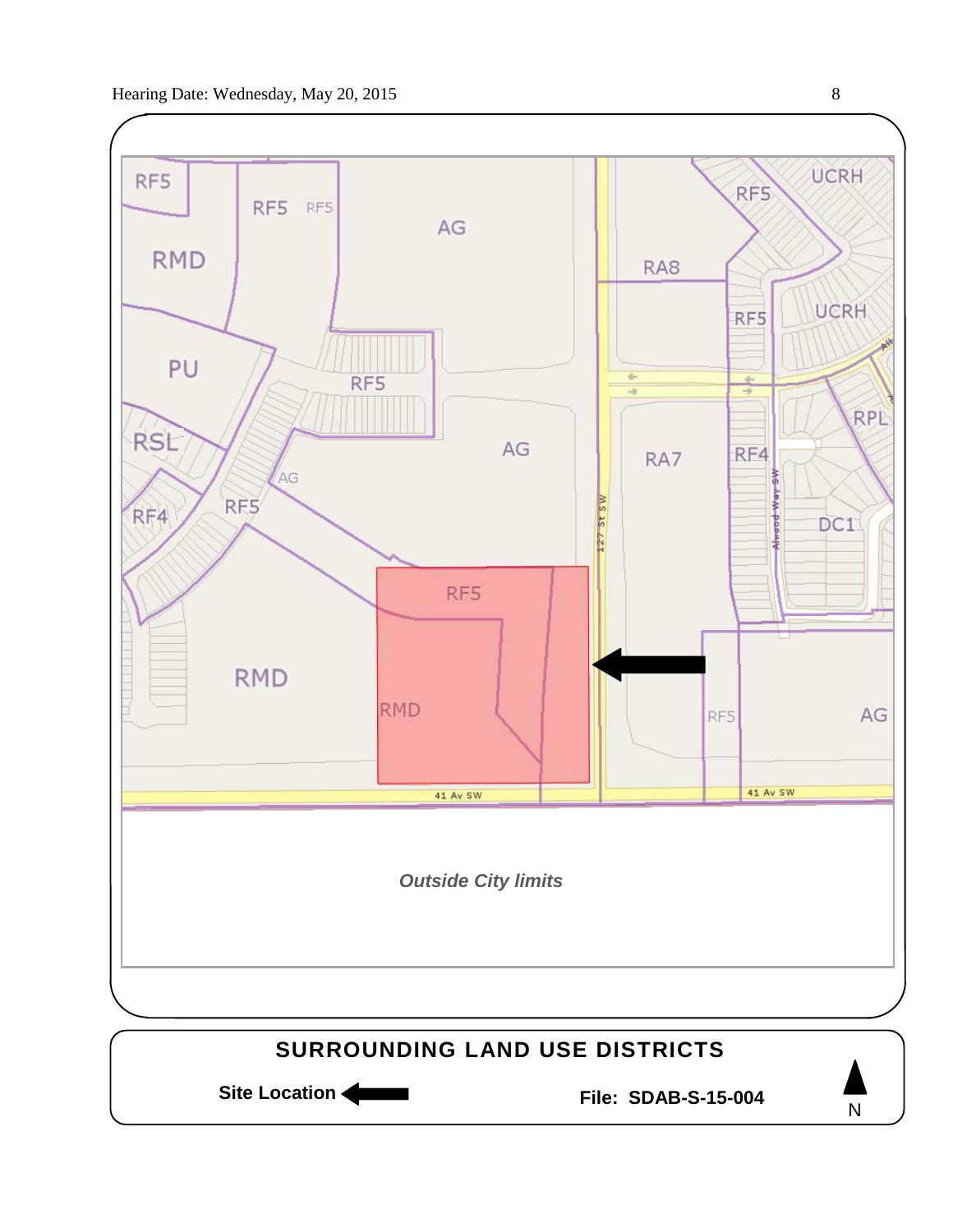| <u>ITEM II: 1:00 P.M.</u> |                                                        | FILE: SDAB-D-15-096                                            |  |  |
|---------------------------|--------------------------------------------------------|----------------------------------------------------------------|--|--|
|                           | AN APPEAL FROM THE DECISION OF THE DEVELOPMENT OFFICER |                                                                |  |  |
|                           | <b>APPELLANT:</b>                                      |                                                                |  |  |
|                           | <b>APPLICATION NO.:</b>                                | 154924225-001                                                  |  |  |
|                           | <b>STOP ORDER TO:</b>                                  | Comply with an Order to cease any<br>construction on the land. |  |  |
|                           | <b>DECISION DATE:</b>                                  | April 15, 2015                                                 |  |  |
|                           | DATE OF APPEAL:                                        | April 23, 2015                                                 |  |  |
|                           | <b>MUNICIPAL DESCRIPTION</b><br>OF SUBJECT PROPERTY:   | 70 - Sylvancroft Lane NW                                       |  |  |
|                           | <b>LEGAL DESCRIPTION:</b>                              | Plan 1222257 Unit 7                                            |  |  |
|                           | ZONE:                                                  | RF3 Small Scale Infill Development Zone                        |  |  |
|                           | <b>OVERLAY:</b>                                        | Mature Neighbourhood Overlay                                   |  |  |
|                           | <b>STATUTORY PLAN:</b>                                 | N/A                                                            |  |  |
|                           |                                                        |                                                                |  |  |

 $\overline{\phantom{0}}$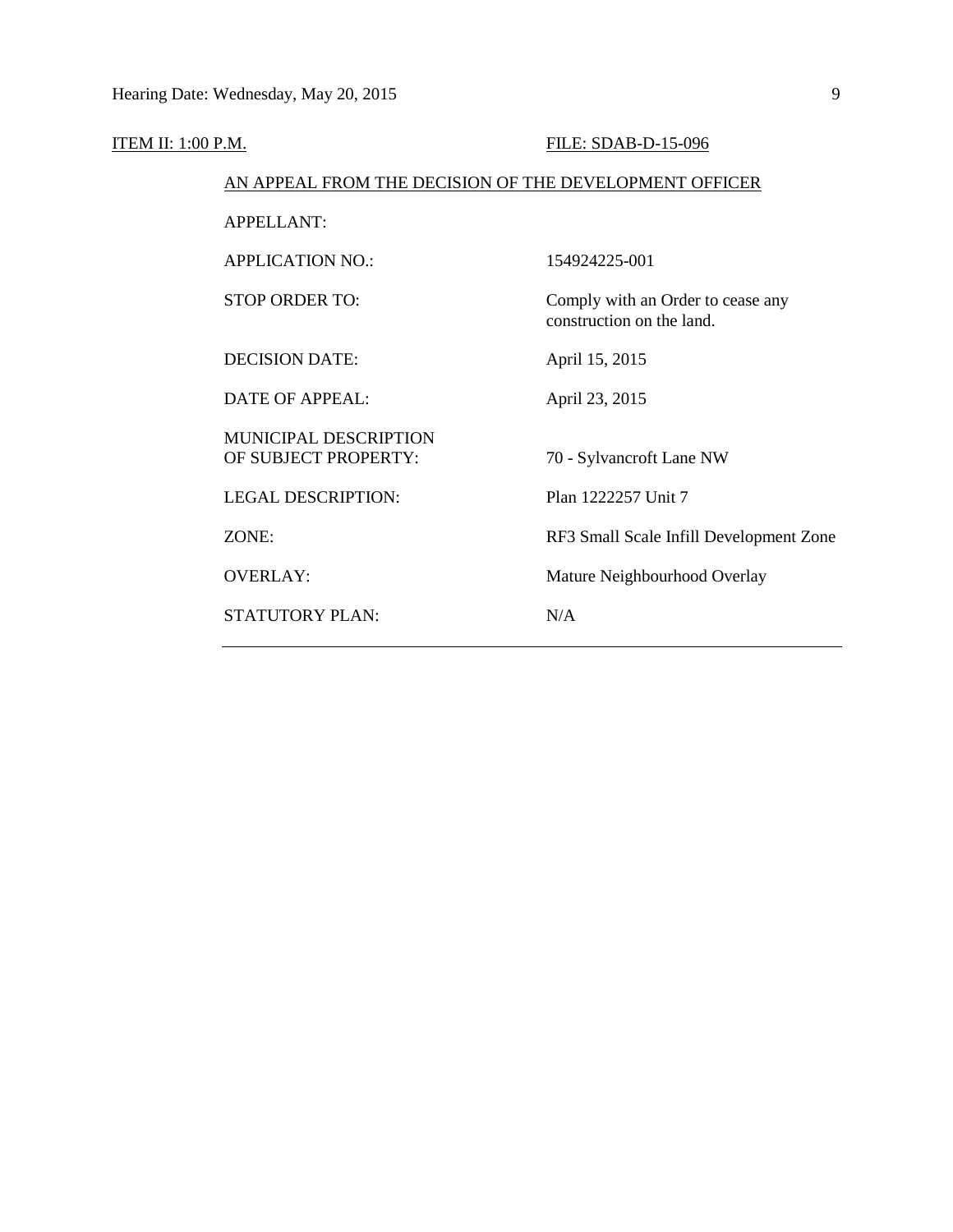#### DEVELOPMENT AUTHORITY'S DECISION

A check with Land Titles Office discloses that you are the registered owner(s) of the property located at 70 - SYLVANCROFT LANE NW, legally described as Plan 1222257 Unit 7.

On April 14, 2015 Development Compliance Officer Justin Hogberg from the City of Edmonton having the authority to exercise development powers under Section 642(1) of the Municipal Government Act, R.S.A. 2000 conducted a site inspection of the above noted property revealing that your site is being prepared for Development.

The Subdivision and Development Appeal Board has received information from the Alberta Court of Appeal that a "Leave to Appeal" has been Granted by a Provincial Court Justice. An appeal hearing will be heard at a later date which has yet to be determined.

As a result of this information your development permit application # 154924225-001 to construct a Single Detached House with attached Garage, Veranda, Fireplace, Rear Balcony and Basement Development has been suspended. The City of Edmonton Current Planning Branch will not go forward with your Development and Building Permit until the Court process has been resolved.

Edmonton Zoning Bylaw 12800

17.1 Validity of a Development Permit

(3) The Development Officer shall suspend a Development Permit upon receipt of a filed notice of appeal to the City of Edmonton from the Subdivision and Development Appeal Board in accordance with the Municipal Government Act, and Section 21.1 of this Bylaw. The Development Permit remains suspended until:

(c) the Alberta Court of Appeal has granted leave to appeal, heard the appeal on the merits, made its decision, and any appeal to the Supreme Court of Canada from that determination of the Alberta Court of Appeal has been finally determined.

Section 5 Approval Required for Development

5.1 (1) No Person:

Shall commence, or cause or allow to be commenced, a Development without a Development Permit therefor issued under the provisions of Section 12 of this Bylaw; Shall carry on or cause or allow to be carried on a development without a Development Permit therefor issued under Section 12 of this Bylaw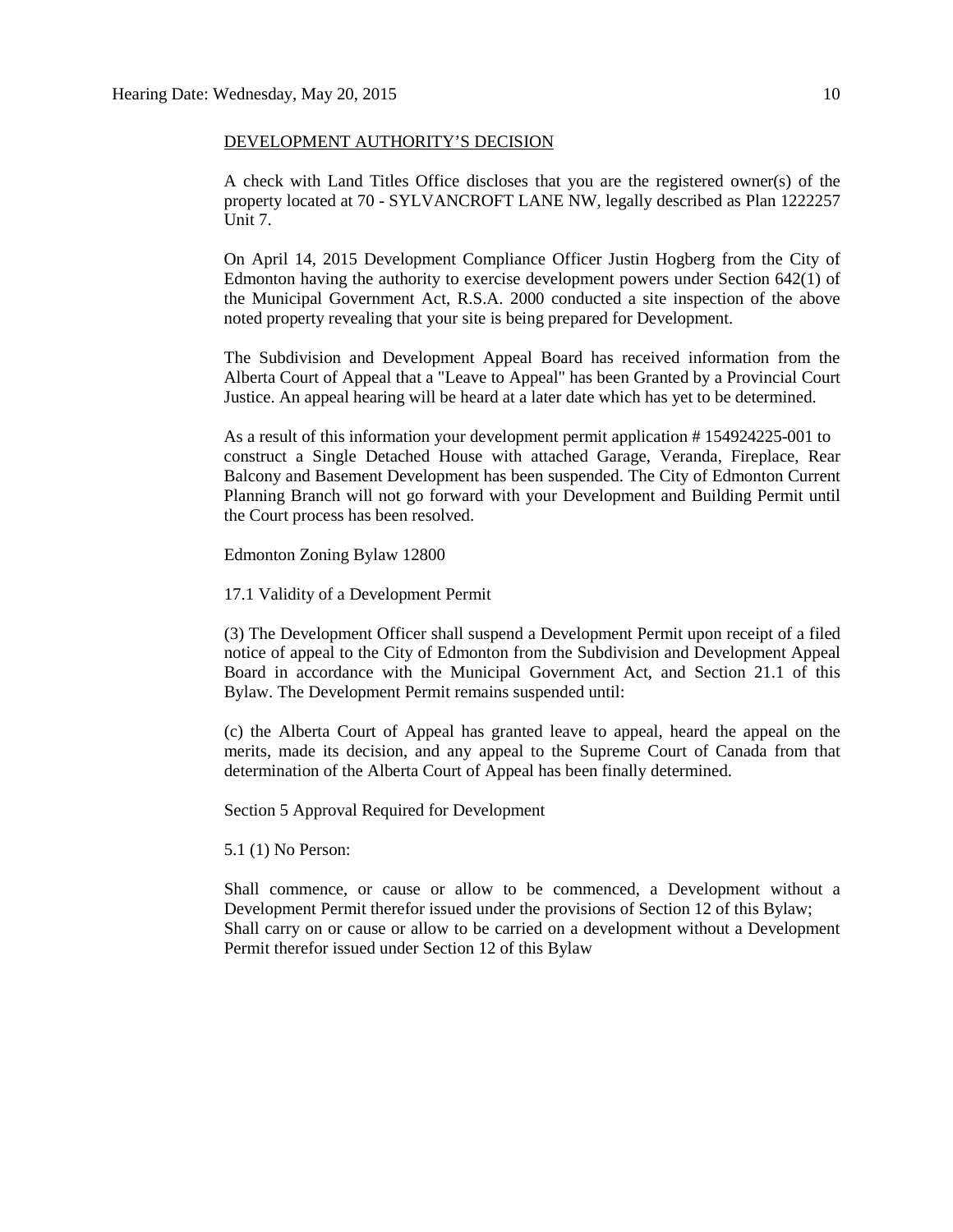#### **LAND USE INFRACTION:**

The City of Edmonton has suspended Development Permit 154924225-006 as a result of the Court of Appeal granting a Leave to Appeal and our department revealed that construction is taking place on your land contrary to Section 5.1 of the City of Edmonton Zoning Bylaw 12800.

#### **ORDER:**

Pursuant to Section 645 of the Municipal Government Act, R.S.A. 2000, YOU ARE HEREBY ORDERED TO: Cease any construction on the land

This order is to be complied with Immediately upon receipt of this Order Tlhis Order also serves as a Violation Notice.

#### **CONSEQUENCES FOR NON-COMPLIANCE:**

In the event that a person fails to comply with an Order issued under Section 645, Section 646 of the Municipal Government Act authorizes the City to enter on the land and take any action necessary to carry out the Order. Section  $553(1)(h.1)$  of the Act provides that the costs and expenses of carrying out an order may be added to the tax roll of the property and Section 566(1), subject to subsection (2), a person who is found guilty of an offence under this Act is liable to a fine of not more that \$10,000.00 or to imprisonment for not more than one year, or to both fine and imprisonment.

The property will be inspected intermitently to determine compliance with this Order. Failure to comply will result in action as described in Section 646.

Following are Sections 553, 645, 646, 683, 685 and 686 of the Municipal Government Act, R.S.A. 2000, c.M-26.1, which provides you with the right to appeal this Order and enables the City to add all costs associated with this action to the tax roll of the property.

#### APPELLANT'S SUBMISSION

The development permit is suspended because neighbours have taken the SDAB's decision to approve the permit to the Alberta Court of Appeal. Their appeal that our application was incomplete was not allowed, but their contention that the SDAB does not have the authority to waive a "procedural" bylaw will be heard. This will not affect our permit because the Development Officer waived consultation because it was not needed to make the refusal decision we appealed. We have since reduced the front setback. Eliminating one of the two variances in the application and we have done the community consultation on this change. Whatever the Court of Appeal decides on the SDAB's powers to waive consultation, it will not affect our permit because the consultation has now been done.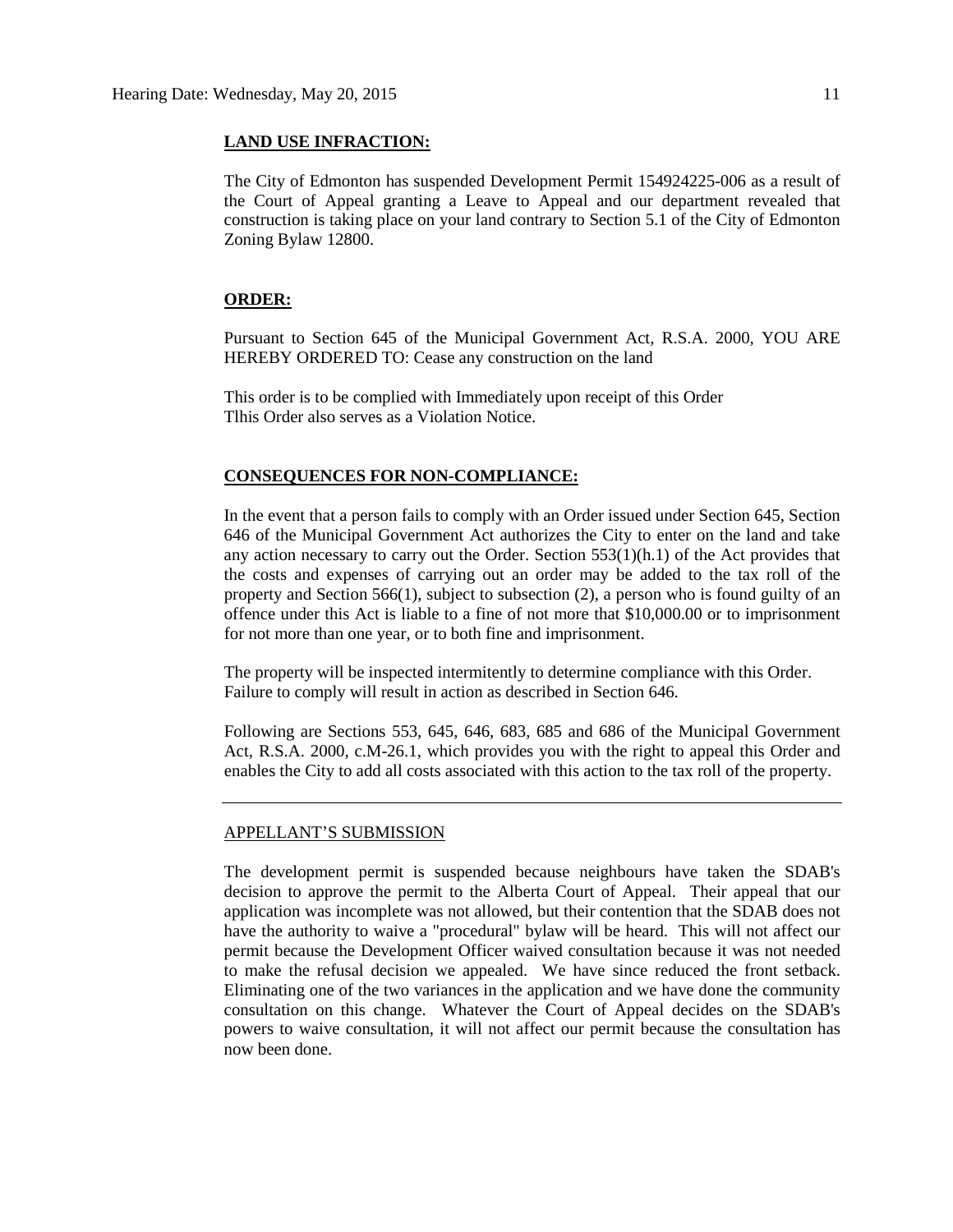We therefore ask that the Stop Work Order be overturned because the appeal is against the wording in the Municipal Government Act, but not against our permit. In the end we will be allowed to build this project, so we think it is very unfair to hold it up while the Court considers a Board point of law with respect to the SDAB's authority.

#### SUBDIVISION AND DEVELOPMENT APPEAL BOARD OFFICER'S COMMENTS

Section 645 of the *Municipal Government Act* states:

**645(1)** Despite section 545, if a development authority finds that a development, land use or use of a building is not in accordance with

- (a) this Part or a land use bylaw or regulations under this Part, or
- (b) a development permit or subdivision approval,

the development authority may act under subsection (2).

**(2)** If subsection (1) applies, the development authority may, by written notice, order the owner, the person in possession of the land or building or the person responsible for the contravention, or any or all of them, to

- (a) stop the development or use of the land or building in whole or in part as directed by the notice,
- (b) demolish, remove or replace the development, or
- (c) carry out any other actions required by the notice so that the development or use of the land or building complies with this Part, the land use bylaw or regulations under this Part, a development permit or a subdivision approval,

within the time set out in the notice.

**(3)** A person who receives a notice referred to in subsection (2) may appeal to the subdivision and development appeal board in accordance with section 685.

Section 5.1 of the Zoning Bylaw states:

#### **No Person:**

1. shall commence, or cause or allow to be commenced, a Development without a development Permit therefore issued under the provisions of Section 12 of this Bylaw; or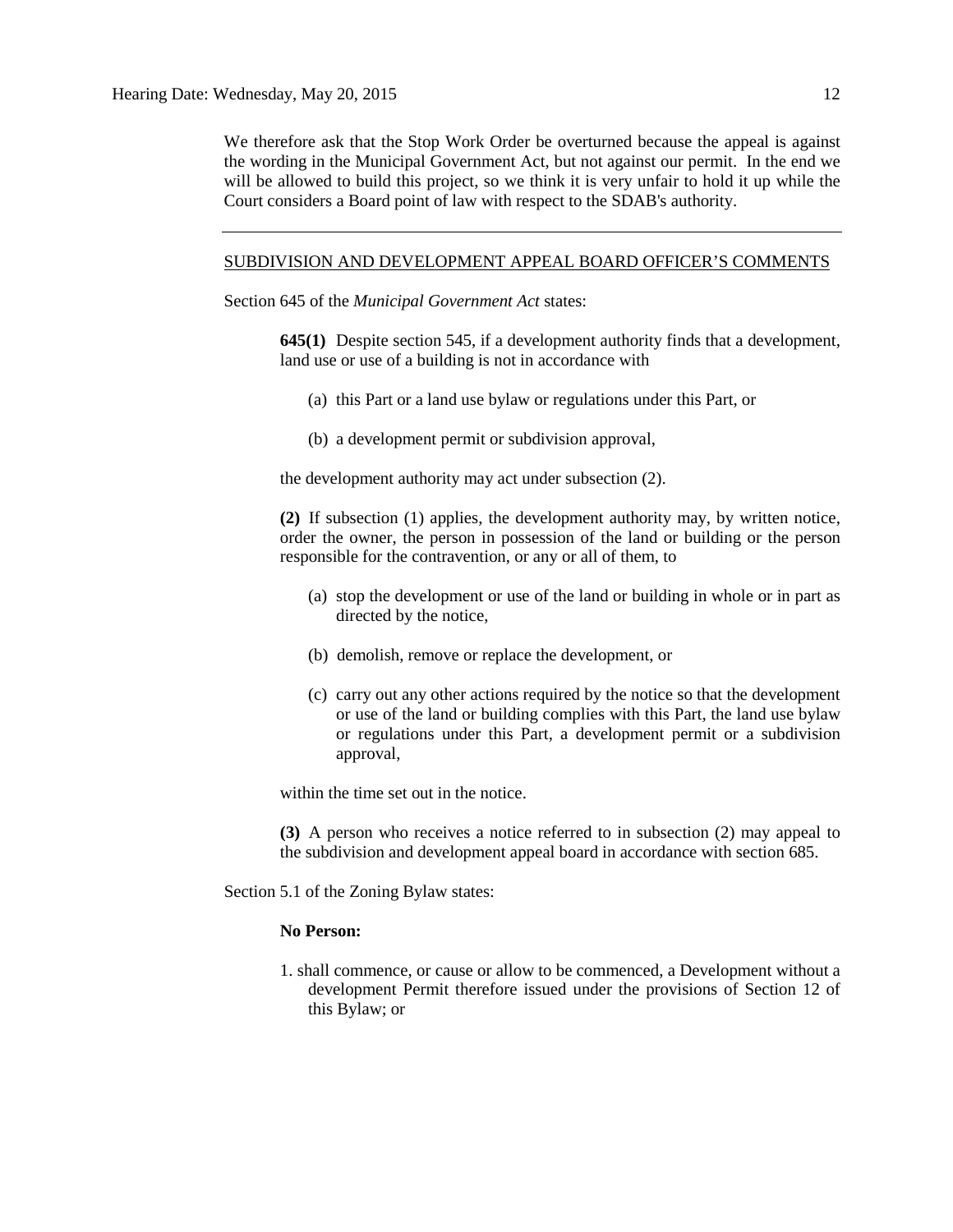2. shall carry on, or cause or allow to be carried on a development without a Development Permit therefore issued under Section 12 of this Bylaw.

#### NOTICE TO APPLICANT/APPELLANT

Provincial legislation requires that the Subdivision and Development Appeal Board issue its official decision in writing within fifteen days of the conclusion of the hearing. Bylaw No. 11136 requires that a verbal announcement of the Board's decision shall be made at the conclusion of the hearing of an appeal, but the verbal decision is not final nor binding on the Board until the decision has been given in writing in accordance with the Municipal Government Act.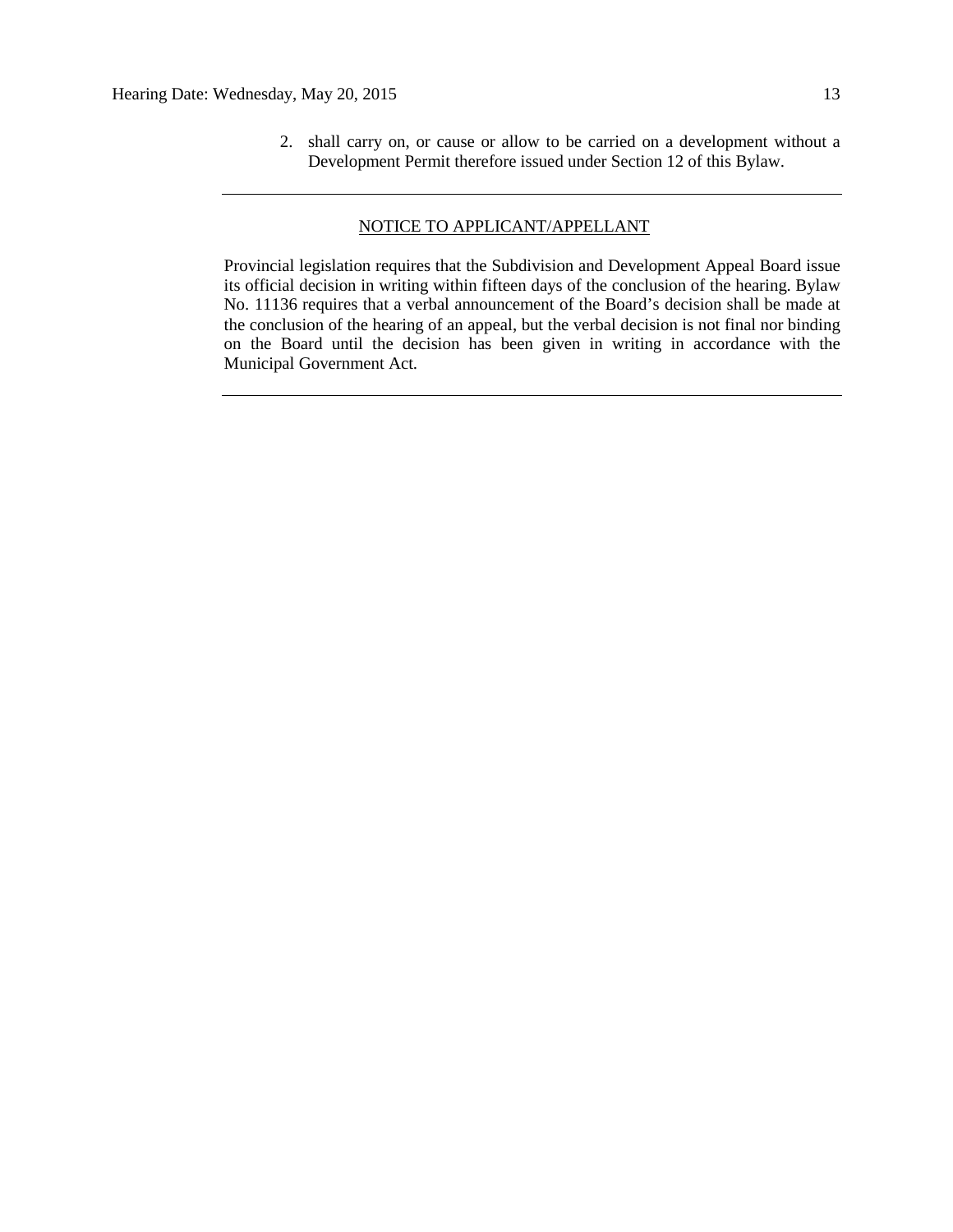